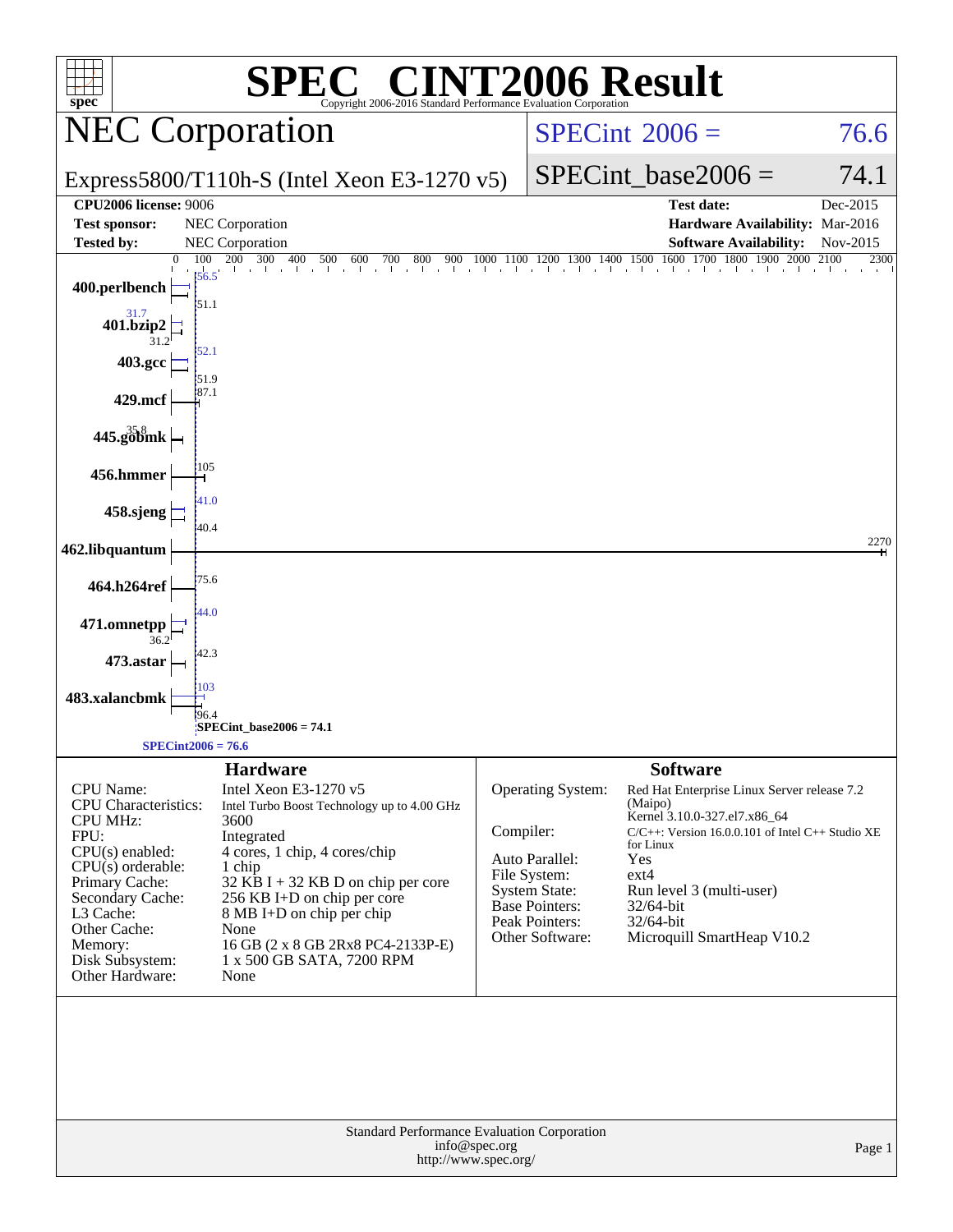

# **[SPEC CINT2006 Result](http://www.spec.org/auto/cpu2006/Docs/result-fields.html#SPECCINT2006Result)**

## NEC Corporation

## $SPECint2006 = 76.6$  $SPECint2006 = 76.6$

Express5800/T110h-S (Intel Xeon E3-1270 v5)

SPECint base2006 =  $74.1$ 

#### **[CPU2006 license:](http://www.spec.org/auto/cpu2006/Docs/result-fields.html#CPU2006license)** 9006 **[Test date:](http://www.spec.org/auto/cpu2006/Docs/result-fields.html#Testdate)** Dec-2015

**[Test sponsor:](http://www.spec.org/auto/cpu2006/Docs/result-fields.html#Testsponsor)** NEC Corporation **[Hardware Availability:](http://www.spec.org/auto/cpu2006/Docs/result-fields.html#HardwareAvailability)** Mar-2016 **[Tested by:](http://www.spec.org/auto/cpu2006/Docs/result-fields.html#Testedby)** NEC Corporation **[Software Availability:](http://www.spec.org/auto/cpu2006/Docs/result-fields.html#SoftwareAvailability)** Nov-2015

### **[Results Table](http://www.spec.org/auto/cpu2006/Docs/result-fields.html#ResultsTable)**

|                    | <b>Base</b>                                                                                              |              |                |       |                |       | <b>Peak</b>    |              |                |              |                |              |  |
|--------------------|----------------------------------------------------------------------------------------------------------|--------------|----------------|-------|----------------|-------|----------------|--------------|----------------|--------------|----------------|--------------|--|
| <b>Benchmark</b>   | <b>Seconds</b>                                                                                           | <b>Ratio</b> | <b>Seconds</b> | Ratio | <b>Seconds</b> | Ratio | <b>Seconds</b> | <b>Ratio</b> | <b>Seconds</b> | <b>Ratio</b> | <b>Seconds</b> | <b>Ratio</b> |  |
| 400.perlbench      | 190                                                                                                      | 51.4         | 191            | 51.1  | 191            | 51.1  | 173            | 56.5         | 173            | 56.5         | 173            | 56.5         |  |
| 401.bzip2          | 309                                                                                                      | 31.2         | 309            | 31.3  | 309            | 31.2  | 305            | 31.6         | 305            | 31.7         | 305            | 31.7         |  |
| $403.\mathrm{gcc}$ | 155                                                                                                      | 52.0         | 155            | 51.9  | 155            | 51.9  | 155            | 51.9         | 154            | 52.2         | 154            | 52.1         |  |
| $429$ .mcf         | 105                                                                                                      | 86.5         | 105            | 87.1  | 103            | 88.1  | 105            | 86.5         | 105            | 87.1         | 103            | 88.1         |  |
| $445$ .gobmk       | 294                                                                                                      | 35.7         | 293            | 35.8  | 293            | 35.8  | 294            | 35.7         | 293            | 35.8         | 293            | 35.8         |  |
| $456.$ hmmer       | 89.1                                                                                                     | 105          | 89.1           | 105   | 89.6           | 104   | 89.1           | 105          | 89.1           | 105          | 89.6           | 104          |  |
| $458$ .sjeng       | 300                                                                                                      | 40.3         | 300            | 40.4  | 300            | 40.4  | 295            | 41.0         | 295            | 41.0         | 295            | 41.0         |  |
| 462.libquantum     | 9.16                                                                                                     | 2260         | 9.10           | 2280  | 9.15           | 2270  | 9.16           | 2260         | 9.10           | 2280         | 9.15           | 2270         |  |
| 464.h264ref        | 293                                                                                                      | 75.5         | 292            | 75.7  | 293            | 75.6  | 293            | 75.5         | 292            | 75.7         | 293            | 75.6         |  |
| 471.omnetpp        | 173                                                                                                      | 36.2         | 173            | 36.1  | 172            | 36.3  | 143            | 43.8         | 140            | 44.7         | 142            | 44.0         |  |
| 473.astar          | 166                                                                                                      | 42.2         | 165            | 42.6  | 166            | 42.3  | 166            | 42.2         | 165            | 42.6         | 166            | 42.3         |  |
| 483.xalancbmk      | 71.6                                                                                                     | 96.4         | 71.9           | 95.9  | 71.5           | 96.5  | 67.2           | 103          | 67.2           | 103          | 67.3           | 103          |  |
|                    | Results appear in the order in which they were run. Bold underlined text indicates a median measurement. |              |                |       |                |       |                |              |                |              |                |              |  |

### **[Submit Notes](http://www.spec.org/auto/cpu2006/Docs/result-fields.html#SubmitNotes)**

The config file option 'submit' was used.

## **[Operating System Notes](http://www.spec.org/auto/cpu2006/Docs/result-fields.html#OperatingSystemNotes)**

Stack size set to unlimited using "ulimit -s unlimited"

## **[Platform Notes](http://www.spec.org/auto/cpu2006/Docs/result-fields.html#PlatformNotes)**

 BIOS Settings: Power Management Policy: Custom Energy Performance: Performance Hyper-Threading: Disabled

### **[General Notes](http://www.spec.org/auto/cpu2006/Docs/result-fields.html#GeneralNotes)**

Environment variables set by runspec before the start of the run: KMP\_AFFINITY = "granularity=fine,scatter" LD\_LIBRARY\_PATH = "/home/cpu2006/libs/32:/home/cpu2006/libs/64:/home/cpu2006/sh" OMP\_NUM\_THREADS = "4"

 Binaries compiled on a system with 1x Intel Core i5-4670K CPU + 32GB memory using RedHat EL 7.1 Transparent Huge Pages enabled with: echo always > /sys/kernel/mm/transparent\_hugepage/enabled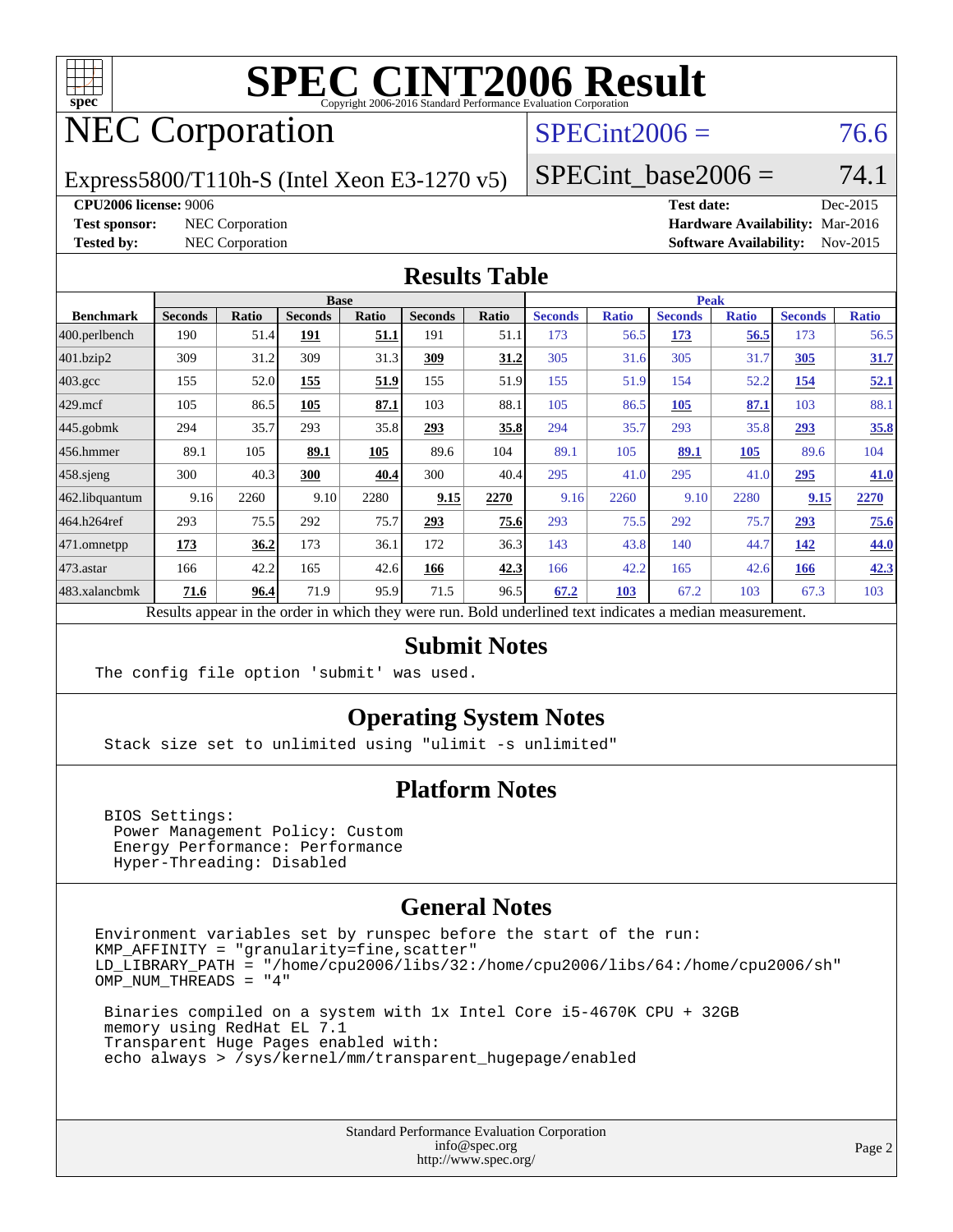

# **[SPEC CINT2006 Result](http://www.spec.org/auto/cpu2006/Docs/result-fields.html#SPECCINT2006Result)**

## NEC Corporation

 $SPECint2006 = 76.6$  $SPECint2006 = 76.6$ 

Express5800/T110h-S (Intel Xeon E3-1270 v5)

#### **[CPU2006 license:](http://www.spec.org/auto/cpu2006/Docs/result-fields.html#CPU2006license)** 9006 **[Test date:](http://www.spec.org/auto/cpu2006/Docs/result-fields.html#Testdate)** Dec-2015

**[Test sponsor:](http://www.spec.org/auto/cpu2006/Docs/result-fields.html#Testsponsor)** NEC Corporation **[Hardware Availability:](http://www.spec.org/auto/cpu2006/Docs/result-fields.html#HardwareAvailability)** Mar-2016

SPECint base2006 =  $74.1$ 

**[Tested by:](http://www.spec.org/auto/cpu2006/Docs/result-fields.html#Testedby)** NEC Corporation **[Software Availability:](http://www.spec.org/auto/cpu2006/Docs/result-fields.html#SoftwareAvailability)** Nov-2015

## **[Base Compiler Invocation](http://www.spec.org/auto/cpu2006/Docs/result-fields.html#BaseCompilerInvocation)**

[C benchmarks](http://www.spec.org/auto/cpu2006/Docs/result-fields.html#Cbenchmarks):  $\text{icc}$   $-\text{m64}$ 

[C++ benchmarks:](http://www.spec.org/auto/cpu2006/Docs/result-fields.html#CXXbenchmarks) [icpc -m64](http://www.spec.org/cpu2006/results/res2016q1/cpu2006-20160125-38921.flags.html#user_CXXbase_intel_icpc_64bit_fc66a5337ce925472a5c54ad6a0de310)

## **[Base Portability Flags](http://www.spec.org/auto/cpu2006/Docs/result-fields.html#BasePortabilityFlags)**

 400.perlbench: [-DSPEC\\_CPU\\_LP64](http://www.spec.org/cpu2006/results/res2016q1/cpu2006-20160125-38921.flags.html#b400.perlbench_basePORTABILITY_DSPEC_CPU_LP64) [-DSPEC\\_CPU\\_LINUX\\_X64](http://www.spec.org/cpu2006/results/res2016q1/cpu2006-20160125-38921.flags.html#b400.perlbench_baseCPORTABILITY_DSPEC_CPU_LINUX_X64) 401.bzip2: [-DSPEC\\_CPU\\_LP64](http://www.spec.org/cpu2006/results/res2016q1/cpu2006-20160125-38921.flags.html#suite_basePORTABILITY401_bzip2_DSPEC_CPU_LP64) 403.gcc: [-DSPEC\\_CPU\\_LP64](http://www.spec.org/cpu2006/results/res2016q1/cpu2006-20160125-38921.flags.html#suite_basePORTABILITY403_gcc_DSPEC_CPU_LP64) 429.mcf: [-DSPEC\\_CPU\\_LP64](http://www.spec.org/cpu2006/results/res2016q1/cpu2006-20160125-38921.flags.html#suite_basePORTABILITY429_mcf_DSPEC_CPU_LP64) 445.gobmk: [-DSPEC\\_CPU\\_LP64](http://www.spec.org/cpu2006/results/res2016q1/cpu2006-20160125-38921.flags.html#suite_basePORTABILITY445_gobmk_DSPEC_CPU_LP64) 456.hmmer: [-DSPEC\\_CPU\\_LP64](http://www.spec.org/cpu2006/results/res2016q1/cpu2006-20160125-38921.flags.html#suite_basePORTABILITY456_hmmer_DSPEC_CPU_LP64) 458.sjeng: [-DSPEC\\_CPU\\_LP64](http://www.spec.org/cpu2006/results/res2016q1/cpu2006-20160125-38921.flags.html#suite_basePORTABILITY458_sjeng_DSPEC_CPU_LP64) 462.libquantum: [-DSPEC\\_CPU\\_LP64](http://www.spec.org/cpu2006/results/res2016q1/cpu2006-20160125-38921.flags.html#suite_basePORTABILITY462_libquantum_DSPEC_CPU_LP64) [-DSPEC\\_CPU\\_LINUX](http://www.spec.org/cpu2006/results/res2016q1/cpu2006-20160125-38921.flags.html#b462.libquantum_baseCPORTABILITY_DSPEC_CPU_LINUX) 464.h264ref: [-DSPEC\\_CPU\\_LP64](http://www.spec.org/cpu2006/results/res2016q1/cpu2006-20160125-38921.flags.html#suite_basePORTABILITY464_h264ref_DSPEC_CPU_LP64) 471.omnetpp: [-DSPEC\\_CPU\\_LP64](http://www.spec.org/cpu2006/results/res2016q1/cpu2006-20160125-38921.flags.html#suite_basePORTABILITY471_omnetpp_DSPEC_CPU_LP64) 473.astar: [-DSPEC\\_CPU\\_LP64](http://www.spec.org/cpu2006/results/res2016q1/cpu2006-20160125-38921.flags.html#suite_basePORTABILITY473_astar_DSPEC_CPU_LP64) 483.xalancbmk: [-DSPEC\\_CPU\\_LP64](http://www.spec.org/cpu2006/results/res2016q1/cpu2006-20160125-38921.flags.html#suite_basePORTABILITY483_xalancbmk_DSPEC_CPU_LP64) [-DSPEC\\_CPU\\_LINUX](http://www.spec.org/cpu2006/results/res2016q1/cpu2006-20160125-38921.flags.html#b483.xalancbmk_baseCXXPORTABILITY_DSPEC_CPU_LINUX)

## **[Base Optimization Flags](http://www.spec.org/auto/cpu2006/Docs/result-fields.html#BaseOptimizationFlags)**

[C benchmarks](http://www.spec.org/auto/cpu2006/Docs/result-fields.html#Cbenchmarks):

[-xCORE-AVX2](http://www.spec.org/cpu2006/results/res2016q1/cpu2006-20160125-38921.flags.html#user_CCbase_f-xAVX2_5f5fc0cbe2c9f62c816d3e45806c70d7) [-ipo](http://www.spec.org/cpu2006/results/res2016q1/cpu2006-20160125-38921.flags.html#user_CCbase_f-ipo) [-O3](http://www.spec.org/cpu2006/results/res2016q1/cpu2006-20160125-38921.flags.html#user_CCbase_f-O3) [-no-prec-div](http://www.spec.org/cpu2006/results/res2016q1/cpu2006-20160125-38921.flags.html#user_CCbase_f-no-prec-div) [-parallel](http://www.spec.org/cpu2006/results/res2016q1/cpu2006-20160125-38921.flags.html#user_CCbase_f-parallel) [-opt-prefetch](http://www.spec.org/cpu2006/results/res2016q1/cpu2006-20160125-38921.flags.html#user_CCbase_f-opt-prefetch) [-auto-p32](http://www.spec.org/cpu2006/results/res2016q1/cpu2006-20160125-38921.flags.html#user_CCbase_f-auto-p32)

[C++ benchmarks:](http://www.spec.org/auto/cpu2006/Docs/result-fields.html#CXXbenchmarks)

[-xCORE-AVX2](http://www.spec.org/cpu2006/results/res2016q1/cpu2006-20160125-38921.flags.html#user_CXXbase_f-xAVX2_5f5fc0cbe2c9f62c816d3e45806c70d7) [-ipo](http://www.spec.org/cpu2006/results/res2016q1/cpu2006-20160125-38921.flags.html#user_CXXbase_f-ipo) [-O3](http://www.spec.org/cpu2006/results/res2016q1/cpu2006-20160125-38921.flags.html#user_CXXbase_f-O3) [-no-prec-div](http://www.spec.org/cpu2006/results/res2016q1/cpu2006-20160125-38921.flags.html#user_CXXbase_f-no-prec-div) [-opt-prefetch](http://www.spec.org/cpu2006/results/res2016q1/cpu2006-20160125-38921.flags.html#user_CXXbase_f-opt-prefetch) [-auto-p32](http://www.spec.org/cpu2006/results/res2016q1/cpu2006-20160125-38921.flags.html#user_CXXbase_f-auto-p32) [-Wl,-z,muldefs](http://www.spec.org/cpu2006/results/res2016q1/cpu2006-20160125-38921.flags.html#user_CXXbase_link_force_multiple1_74079c344b956b9658436fd1b6dd3a8a) [-L/sh -lsmartheap64](http://www.spec.org/cpu2006/results/res2016q1/cpu2006-20160125-38921.flags.html#user_CXXbase_SmartHeap64_ed4ef857ce90951921efb0d91eb88472)

## **[Base Other Flags](http://www.spec.org/auto/cpu2006/Docs/result-fields.html#BaseOtherFlags)**

[C benchmarks](http://www.spec.org/auto/cpu2006/Docs/result-fields.html#Cbenchmarks):

403.gcc: [-Dalloca=\\_alloca](http://www.spec.org/cpu2006/results/res2016q1/cpu2006-20160125-38921.flags.html#b403.gcc_baseEXTRA_CFLAGS_Dalloca_be3056838c12de2578596ca5467af7f3)

## **[Peak Compiler Invocation](http://www.spec.org/auto/cpu2006/Docs/result-fields.html#PeakCompilerInvocation)**

[C benchmarks \(except as noted below\)](http://www.spec.org/auto/cpu2006/Docs/result-fields.html#Cbenchmarksexceptasnotedbelow):  $\text{icc}$  -m64

Continued on next page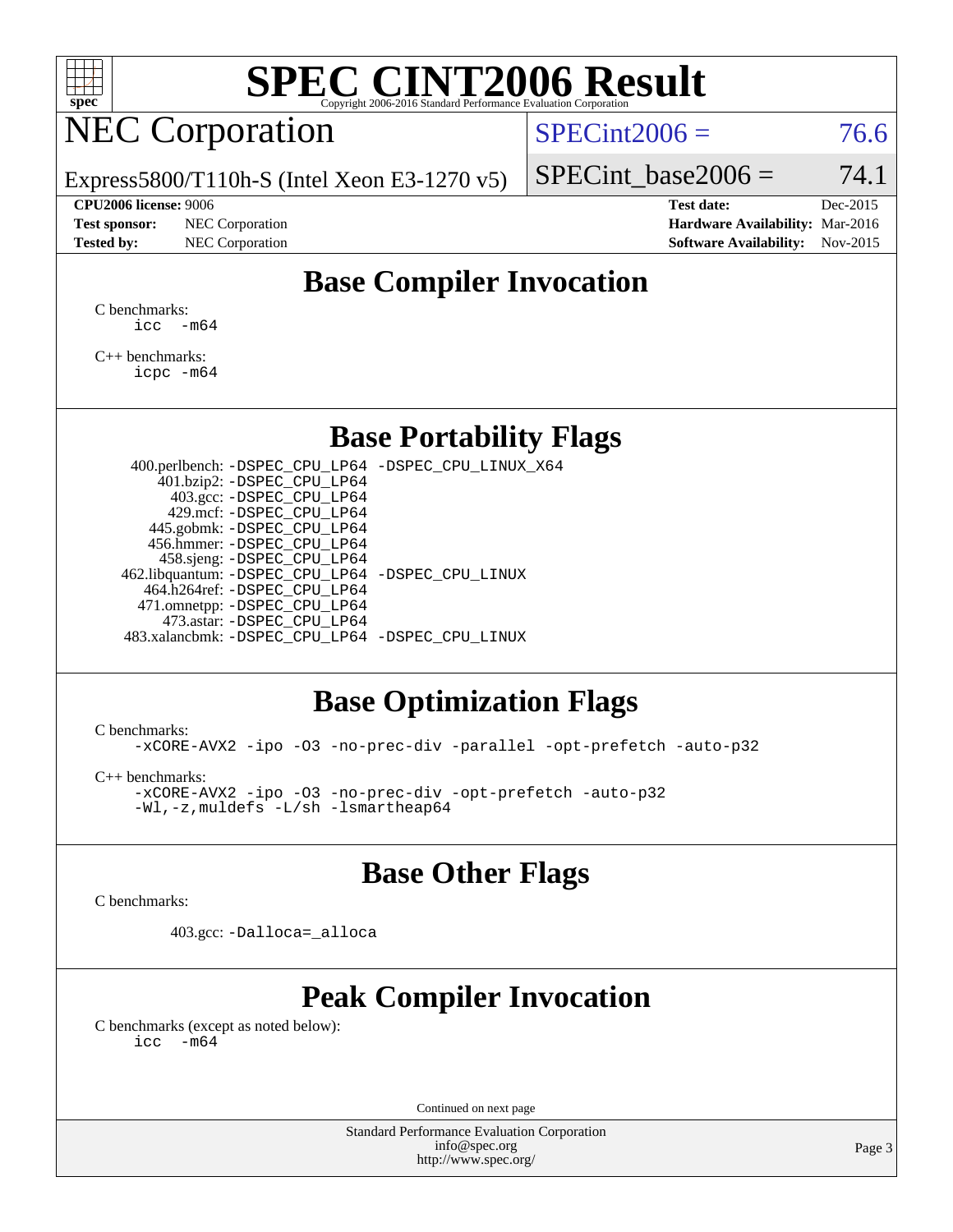

# **[SPEC CINT2006 Result](http://www.spec.org/auto/cpu2006/Docs/result-fields.html#SPECCINT2006Result)**

NEC Corporation

 $SPECint2006 = 76.6$  $SPECint2006 = 76.6$ 

Express5800/T110h-S (Intel Xeon E3-1270 v5)

SPECint base2006 =  $74.1$ 

**[Test sponsor:](http://www.spec.org/auto/cpu2006/Docs/result-fields.html#Testsponsor)** NEC Corporation **NEC Corporation [Hardware Availability:](http://www.spec.org/auto/cpu2006/Docs/result-fields.html#HardwareAvailability)** Mar-2016

**[CPU2006 license:](http://www.spec.org/auto/cpu2006/Docs/result-fields.html#CPU2006license)** 9006 **[Test date:](http://www.spec.org/auto/cpu2006/Docs/result-fields.html#Testdate)** Dec-2015 **[Tested by:](http://www.spec.org/auto/cpu2006/Docs/result-fields.html#Testedby)** NEC Corporation **[Software Availability:](http://www.spec.org/auto/cpu2006/Docs/result-fields.html#SoftwareAvailability)** Nov-2015

## **[Peak Compiler Invocation \(Continued\)](http://www.spec.org/auto/cpu2006/Docs/result-fields.html#PeakCompilerInvocation)**

400.perlbench: [icc -m32 -L/opt/intel/compilers\\_and\\_libraries\\_2016/linux/compiler/lib/ia32\\_lin](http://www.spec.org/cpu2006/results/res2016q1/cpu2006-20160125-38921.flags.html#user_peakCCLD400_perlbench_intel_icc_e10256ba5924b668798078a321b0cb3f)

[C++ benchmarks \(except as noted below\):](http://www.spec.org/auto/cpu2006/Docs/result-fields.html#CXXbenchmarksexceptasnotedbelow)

[icpc -m32 -L/opt/intel/compilers\\_and\\_libraries\\_2016/linux/compiler/lib/ia32\\_lin](http://www.spec.org/cpu2006/results/res2016q1/cpu2006-20160125-38921.flags.html#user_CXXpeak_intel_icpc_b4f50a394bdb4597aa5879c16bc3f5c5)

473.astar: [icpc -m64](http://www.spec.org/cpu2006/results/res2016q1/cpu2006-20160125-38921.flags.html#user_peakCXXLD473_astar_intel_icpc_64bit_fc66a5337ce925472a5c54ad6a0de310)

## **[Peak Portability Flags](http://www.spec.org/auto/cpu2006/Docs/result-fields.html#PeakPortabilityFlags)**

 400.perlbench: [-D\\_FILE\\_OFFSET\\_BITS=64](http://www.spec.org/cpu2006/results/res2016q1/cpu2006-20160125-38921.flags.html#user_peakPORTABILITY400_perlbench_file_offset_bits_64_438cf9856305ebd76870a2c6dc2689ab) [-DSPEC\\_CPU\\_LINUX\\_IA32](http://www.spec.org/cpu2006/results/res2016q1/cpu2006-20160125-38921.flags.html#b400.perlbench_peakCPORTABILITY_DSPEC_CPU_LINUX_IA32) 401.bzip2: [-DSPEC\\_CPU\\_LP64](http://www.spec.org/cpu2006/results/res2016q1/cpu2006-20160125-38921.flags.html#suite_peakPORTABILITY401_bzip2_DSPEC_CPU_LP64) 403.gcc: [-DSPEC\\_CPU\\_LP64](http://www.spec.org/cpu2006/results/res2016q1/cpu2006-20160125-38921.flags.html#suite_peakPORTABILITY403_gcc_DSPEC_CPU_LP64) 429.mcf: [-DSPEC\\_CPU\\_LP64](http://www.spec.org/cpu2006/results/res2016q1/cpu2006-20160125-38921.flags.html#suite_peakPORTABILITY429_mcf_DSPEC_CPU_LP64) 445.gobmk: [-DSPEC\\_CPU\\_LP64](http://www.spec.org/cpu2006/results/res2016q1/cpu2006-20160125-38921.flags.html#suite_peakPORTABILITY445_gobmk_DSPEC_CPU_LP64) 456.hmmer: [-DSPEC\\_CPU\\_LP64](http://www.spec.org/cpu2006/results/res2016q1/cpu2006-20160125-38921.flags.html#suite_peakPORTABILITY456_hmmer_DSPEC_CPU_LP64) 458.sjeng: [-DSPEC\\_CPU\\_LP64](http://www.spec.org/cpu2006/results/res2016q1/cpu2006-20160125-38921.flags.html#suite_peakPORTABILITY458_sjeng_DSPEC_CPU_LP64) 462.libquantum: [-DSPEC\\_CPU\\_LP64](http://www.spec.org/cpu2006/results/res2016q1/cpu2006-20160125-38921.flags.html#suite_peakPORTABILITY462_libquantum_DSPEC_CPU_LP64) [-DSPEC\\_CPU\\_LINUX](http://www.spec.org/cpu2006/results/res2016q1/cpu2006-20160125-38921.flags.html#b462.libquantum_peakCPORTABILITY_DSPEC_CPU_LINUX) 464.h264ref: [-DSPEC\\_CPU\\_LP64](http://www.spec.org/cpu2006/results/res2016q1/cpu2006-20160125-38921.flags.html#suite_peakPORTABILITY464_h264ref_DSPEC_CPU_LP64) 471.omnetpp: [-D\\_FILE\\_OFFSET\\_BITS=64](http://www.spec.org/cpu2006/results/res2016q1/cpu2006-20160125-38921.flags.html#user_peakPORTABILITY471_omnetpp_file_offset_bits_64_438cf9856305ebd76870a2c6dc2689ab) 473.astar: [-DSPEC\\_CPU\\_LP64](http://www.spec.org/cpu2006/results/res2016q1/cpu2006-20160125-38921.flags.html#suite_peakPORTABILITY473_astar_DSPEC_CPU_LP64) 483.xalancbmk: [-D\\_FILE\\_OFFSET\\_BITS=64](http://www.spec.org/cpu2006/results/res2016q1/cpu2006-20160125-38921.flags.html#user_peakPORTABILITY483_xalancbmk_file_offset_bits_64_438cf9856305ebd76870a2c6dc2689ab) [-DSPEC\\_CPU\\_LINUX](http://www.spec.org/cpu2006/results/res2016q1/cpu2006-20160125-38921.flags.html#b483.xalancbmk_peakCXXPORTABILITY_DSPEC_CPU_LINUX)

## **[Peak Optimization Flags](http://www.spec.org/auto/cpu2006/Docs/result-fields.html#PeakOptimizationFlags)**

```
C benchmarks:
```

```
 400.perlbench: -xCORE-AVX2(pass 2) -prof-gen:threadsafe(pass 1)
         -i\text{po}(pass 2) -\overline{0}3(pass 2)-no-prec-div(pass 2)
         -par-num-threads=1(pass 1) -prof-use(pass 2) -opt-prefetch
         -ansi-alias
 401.bzip2: -xCORE-AVX2(pass 2) -prof-gen:threadsafe(pass 1)
         -ipo(pass 2) -O3(pass 2) -no-prec-div
         -par-num-threads=1(pass 1) -prof-use(pass 2) -auto-ilp32
         -opt-prefetch -ansi-alias
   403.gcc: -xCORE-AVX2 -ipo -O3 -no-prec-div -inline-calloc
         -opt-malloc-options=3 -auto-ilp32
 429.mcf: basepeak = yes
445.gobmk: basepeak = yes
456.hmmer: basepeak = yes
                                 Continued on next page
```